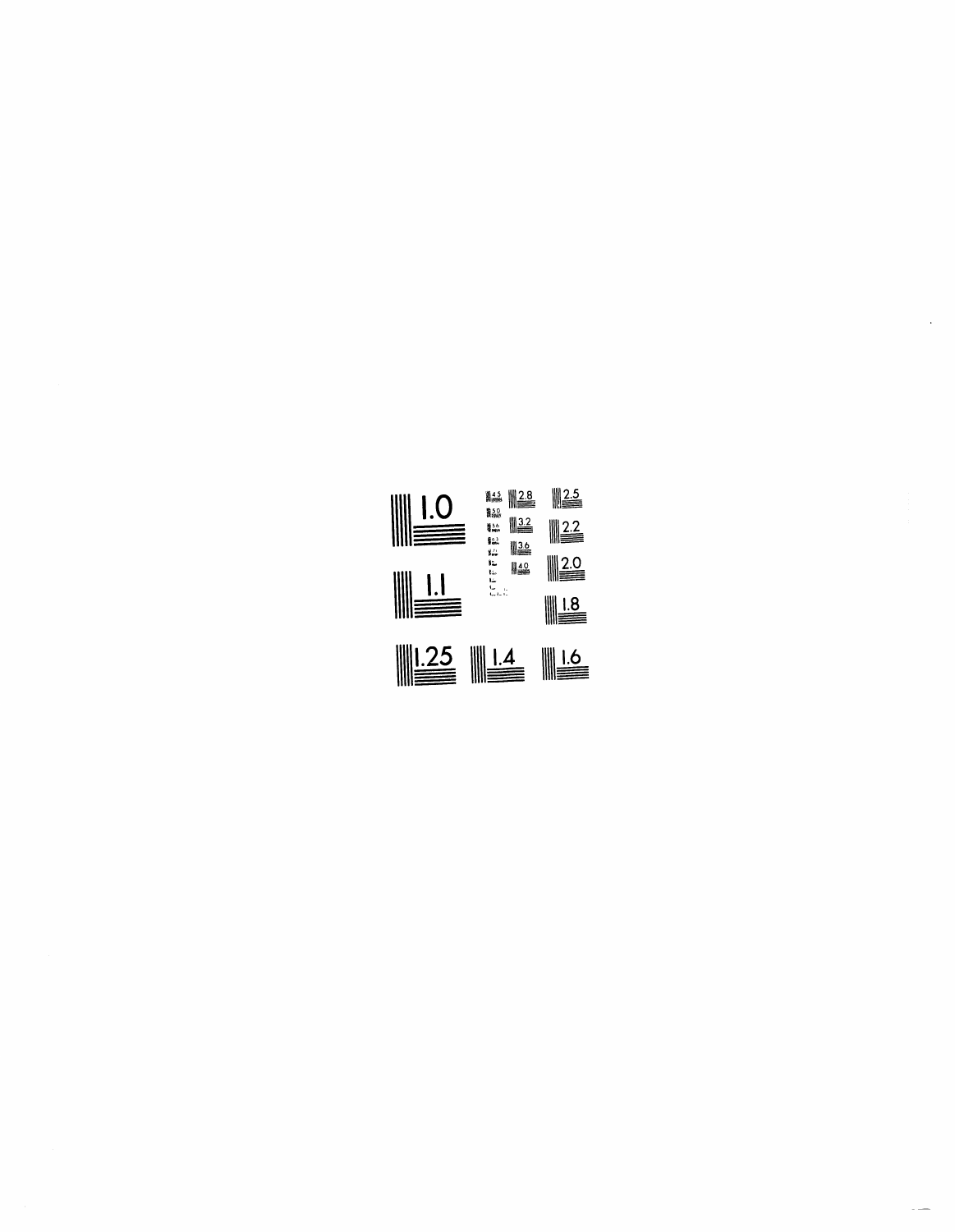$\label{eq:2.1} \frac{1}{\sqrt{2}}\int_{0}^{\infty}\frac{1}{\sqrt{2\pi}}\left(\frac{1}{\sqrt{2\pi}}\right)^{2}d\mu\left(\frac{1}{\sqrt{2\pi}}\right)\frac{d\mu}{d\mu}d\mu\left(\frac{1}{\sqrt{2\pi}}\right).$  $\label{eq:2.1} \frac{1}{\sqrt{2\pi}}\int_{\mathbb{R}^3}\frac{1}{\sqrt{2\pi}}\int_{\mathbb{R}^3}\frac{1}{\sqrt{2\pi}}\int_{\mathbb{R}^3}\frac{1}{\sqrt{2\pi}}\int_{\mathbb{R}^3}\frac{1}{\sqrt{2\pi}}\int_{\mathbb{R}^3}\frac{1}{\sqrt{2\pi}}\int_{\mathbb{R}^3}\frac{1}{\sqrt{2\pi}}\int_{\mathbb{R}^3}\frac{1}{\sqrt{2\pi}}\int_{\mathbb{R}^3}\frac{1}{\sqrt{2\pi}}\int_{\mathbb{R}^3}\frac{1$ 



 $\sim$ 

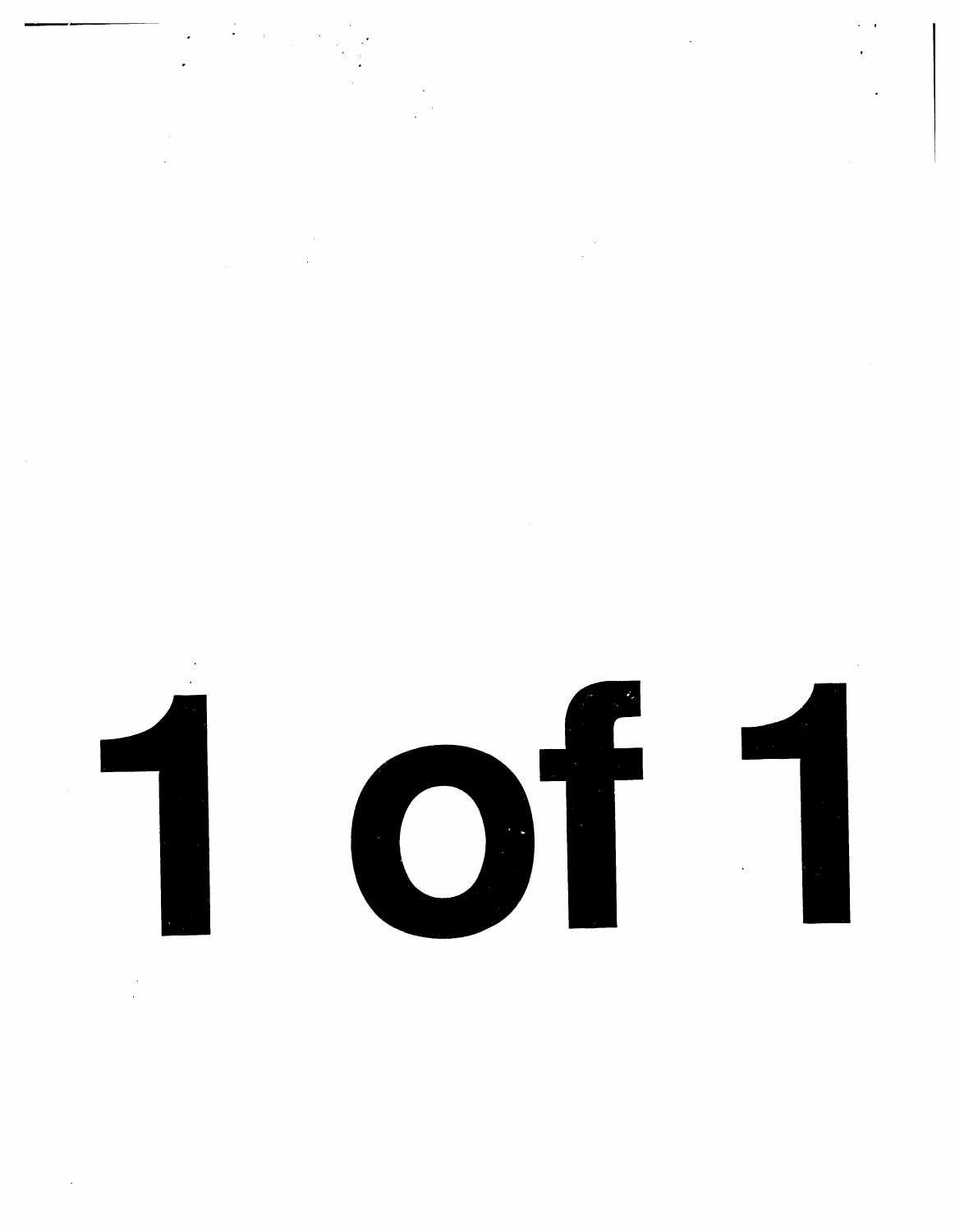$Cer\{-931018...41$ 

# **Initial Testing of the Tritium Systems at the**  $\Gamma \cap \{0\}$  **4 and**  $\Gamma \cap \{0\}$  **4 and**  $\Gamma \cap \{0\}$  **4 and**  $\Gamma \cap \{0\}$  **4 and**  $\Gamma \cap \{0\}$  **4 and**  $\Gamma \cap \{0\}$  **4 and**  $\Gamma \cap \{0\}$  **4 and**  $\Gamma \cap \{0\}$  **4 and**  $\Gamma \cap \{0\}$  **4 and**  $\Gamma \cap \{0\}$  **4**  $Tokamak$  **Fusion** Test **Reactor**\*

J**.** L**.** An**d**e**r**son, **R**. **A.** P**.** Sissingh**,** C. A**.** Gentile, **R.** L. R**o**ssmassler, \_ "*'*i\_' R**. T.** Waiters, an**d** D**.** R. Voorhees \_ Princeton Plasma Physics Laboratory P.O. Box 45I**,** Princeton**,** New Jersey 08543

i

Princeton will start its D-T experiments in late 1993,<br>introducing and operating the tokenek with tritium in order by use of a copp<sub>os</sub> getter bed to remove oxygen. introducing and operating the tokamak with tritium in order<br>to begin the study of burning plasma physics in D-T The Tritium Regeneration System (TRS) is used during to begin the *study* of burning plasma physics in D-T. Trace tritium injection experiments, using small amounts Trace tritium injection experiments, using small amounts regeneration of the oxygen getter bed and the molecular of tritium will begin in the fall of 1993. In preparation for second in the TPS by circulation of the team of these experiments, a series of tests with low concentrations<br>of tritium in deuterium have been performed as an initial regeneration gas the opener of the fixed molecular sieve qualification of the tritium systems. These tests began in the property produced the control of the oxygen getter **Ap**ril **1**993**.** This paper **d**escribe**s** the **in**itial te**s**ti**ng** o**f** the te**m**perat**u**re h**y**droge**n s**tream through the oxygen getter **equipment in the TFTR tritium facility.** bed.

enclosed in three gloveboxes, the Tritium Receiving and *A*nalytical, the Tritium Storage and Delivery and the Vacuum Pumping gloveboxes. The purpose of this TRITIUM SYSTEMS TESTS system is to receive, analyze and store tritium and to deliver tritium to the injection systems on the tokamak. In April 1993 an Operational Readiness Review



cleanup system which receives the gas from the various vacuum systems on the tokamak, and processes this gas to vacuum systems on the tokamak, and processes this gas to for detecting elemental hydrogen in the input and output remove and collect the tritium contained in this gas. This streams of the cleanup systems. These tests yield system catalytically oxidizes the tritium and the resultant showing that all of the cleanup systems had tritiated water is collected on molecular sieve beds for off-<br>Decontamination Factors in excess of the design tritiated water is collected on molecular sieve beds for off-<br>site shipment.

- The Tritium Vault Cleanup System (TVCS) is a 472 In these hydrogen tests, a known amount of hydrogen std. I/s cleanup system capable of processing the gas was injected in front of the catalytic recombiner on the std. *l/s* cleanup system capable of processing the atmosphere in the various rooms of the tritium facility in atmosphere in the various rooms of the tritium facility in respective cleanup systems. Elemental hydrogen was the event of a tritium release into these areas.



**ABSTRACT** - The Tritium Storage and Delivery Cleanup System (TSDCS) is a 4.7 std.  $\sqrt{1/2}$  cleanup system for maintaining a dry, inert, tritium free atmosphere in the TSDS glovebox. The Tokamak Fusion Test Reactor (TFTR) at dry, inert, tritium free atmosphere in the TSDS glovebox.<br>
The glovebox atmosphere is also maintained oxygen free

> accomplished in the TRS by circulating a high temperature and by reducing the copper oxide by circulating a high

These **systems** h**ave been d**e**scribed previously [1]**. **INTRODUCTION** The**y** we**r**e **d**e**signed and fabricat**ed **in t**he **late 1**9**70's**, **install**ed **in 1982 and**h**ave been in non-tritiu**m**operation** The tritium facility at TFTR, in Fig. 1, consists of:<br>The Tritium Storage and Delivery System (TSDS) is<br>tested with hydrogen and/or tritium during the Tritium<br>The Tritium Storage and Delivery System (TSDS) is tested with hydrogen and/or tritium during the Tritium Systems Tests at TFTR.

approved the introduction of up to 1000 Curies (Ci) of tritium at TFTR to be used to conduct the Tritium **Systems Tests.** This is a series of tests to leak check the systems with tritium, perform functional testing of the -\_\_ **- "**\_t equi**p**ment with triti**u**m, **a**llow the operating sta**f**f to gain "hands-on" tritium experience and to begin to establish a data base of operations of the facility with tritium. A series of Integrated Systems Test Procedures (ISTPs) were \_\_ 7--\_i7, \_ / '.... \_\_ series of Integrated Systems Test Procedures (ISTPs) were written and approved for conducting the Tritium Systems<br>Tests. These ISTPs were: ISTP-191 "Receiving, Tests. These ISTPs were: ISTP-191 "Receiving,<br>
Sometimes and Inventory of Tritium for Tritium Systems  $\frac{1}{2}$  Unloading, and Inventory of Tritium for Tritium Systems *#* Tilliam Systems **#** Tilliam Systems *#* Times *# Times are the Systems* \_*,*,\_*,*,*.,*,.*,* **T**est"; ISTP-**1**92, "**Tri**ti**u**m Manipulation in the **T**ritium of the computation were the storage and Delivery System"; ISTP-193, Tritium .... *\_*"*\_*" l */*-\_--**,***'*\_b']\_}',\_l..... **c**,.*.*.\_,.., Manipulation Between the Tritium Stor**a**ge and Delivery If the complete the system and the Tritium Storage and Delivery Cleanup <sup>1</sup><sup>th</sup>  $\blacksquare$ <sup>1</sup> System"; and ISTP-194, "Tritium Manipulation in the Torus Cleanup System".

In anticipation of the tritium tests, the cleanup systems, *T*CS, TSDCS and TVCS, had undergone testing F**i**g. 1 TFTR**T**ritium Area Layout with h**yd**rogen to measure the cleanu**p** efficiency (Decontamination Factor) for removing elemental hydrogen The Torus Cleanup System (TCS) is a 24 std. *l/s* isotopes from a gas stream. These hydrogen tests were<br>cleanup system which receives the gas from the various energormed using a gas chromatograph as an analytical tool streams of the cleanup systems. These tests yielded results showing that all of the cleanup systems had requirement of 1000.

measured on the outlet of recombiner and moisture was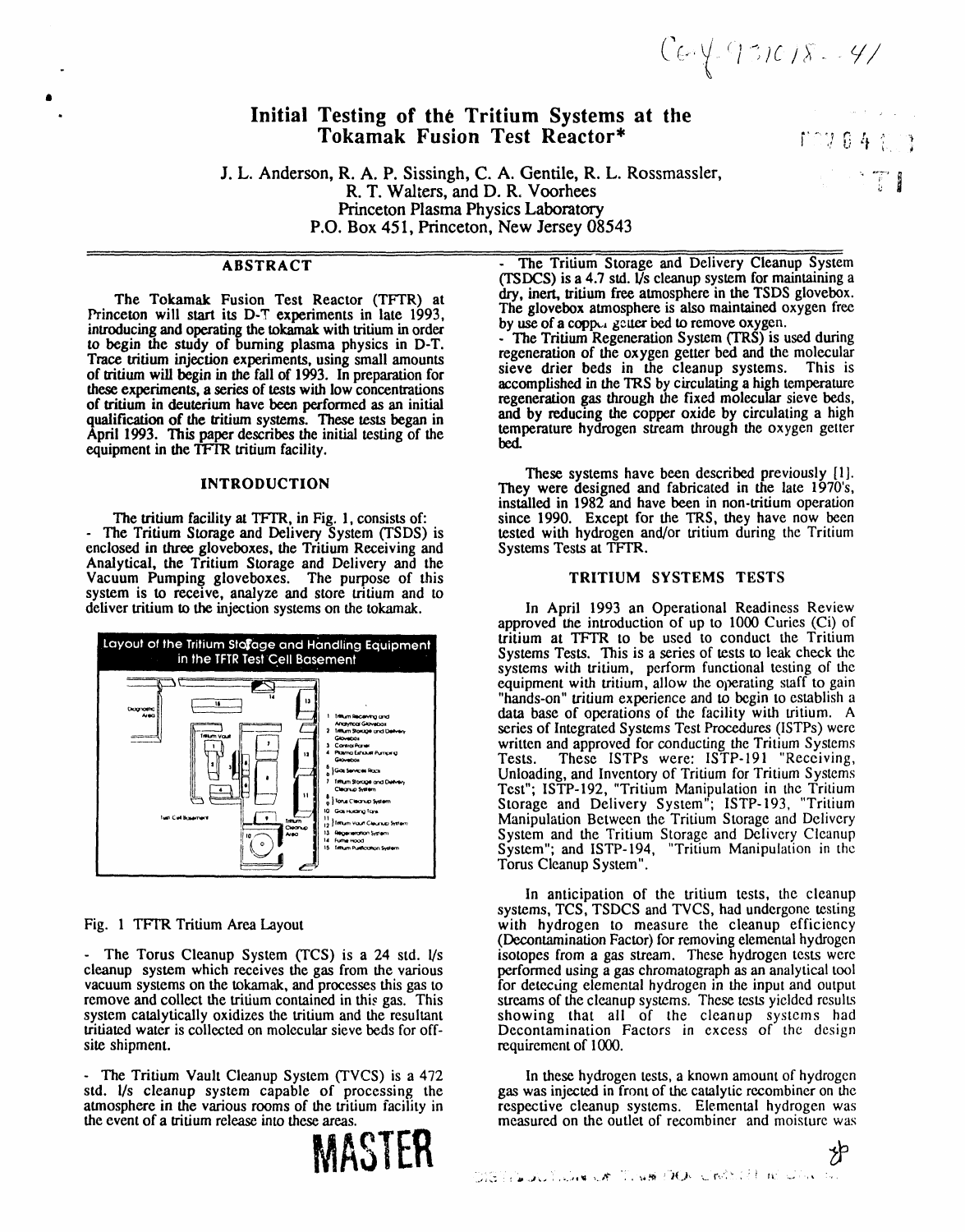measured on the outlet of the drier beds. Analysis of the elemental hydrogen was by gas chromatography. Staff from the Tritium Systems Test Assembly (TSTA) at Los Alamos National Laboratory participated in the tests and provided the gas chromatography equipment and expertise.

Detailed test procedures were prepared, in accordance with established administrative procedures and DOE Orders, to control the movement of the tritium in the Tritium Systems Tests. All of the tritium systems had been leak tested previously with a helium mass spectrometer type leak detector and confirmed to have no single leak to the atmosphere  $>10^{-6}$  scc/s. Tritium leak checking, using a monitor as the detector, has a higher sensitivity than helium for leak checking.

### **ISTP-191:**

A container with a gas mixture of 10 liters of deuterium containing  $\sim 100$  Ci of tritium was prepared at the Tritium Systems Test Assembly (TSTA) at the Los Alamos National Laboratory, and was shipped to TFTR for these tests. This gas mixture was used to perform a series of Integrated Systems Test Procedures (ISTPs) at TFTR. The tritium container was moved into the Tritium Receiving Glovebox and ISTP-191 was conducted. The gas  $(-0.5\%$  tritium) was analyzed and transferred to the uranium bed-1 (UBED-1) in the TSDS. At TFTR the analysis of tritium generally is performed by mass<br>spectrometry, beta scintillation, metal gettering techniques and ion chamber measurements. An Extrel quadrupole mass spectrometer (QMS) is operated in low resolution mode in conjunction with a SAES<sup>TM</sup> metal getter appendage pump and EG&G Mound Labs Model MD-200 Beta Scintillator detector (BS). Calibrations of the QMS are made using pure gases and appropriate calibrated gas Total gas quantity is determined by PVT mixes. measurements.

### **ISTP-192:**

A block diagram of the TSDS, indicating major components, is shown in Fig. 2. UBED-1 was then heated to produce a pressure of about 2400 Torr of the test gas above the UBED. This gas was then used to perform ISTP-192. Section by section, adjacent portions of TSDS were opened up to this gas while maintaining the gas pressure above 1500 Torr. Leak testing of this system was conducted using the glovebox monitor (Overhoff Technology Corporation) with a sensitivity of 1  $\mu$ Ci/m<sup>3</sup> with its inlet connected to a stainless steel probe through plastic tubing as described in [2]. Each valve bonnet, gasket flange, and welded joint was "sniffed" to detect any tritium leaks. The total quantity of test gas available was insufficient to pressurize more than half the TSDS at one time. The test was, therefore, halted temporarily to cool the uranium bed and reabsorb the tritium for pressurizing the second half of the system. In all, only one valve bonnet was observed to be leaking; the bonnet nut was tightened and no further leak was detected. At no time did the test pressure in any open section drop below 1500 Torr. No leaks, other than the one mentioned above were detected. The glovebox monitor showed that the integrated loss from the system did not raise the glovebox background level significantly.



Fig. 2 TFTR Tritium Storage and Delivery System

# $ISTP-193$ :

Once the TSDS process was tested, the glovebox itself was tested with the 0.5% tritium gas using ISTP-193. Here, tritium gas was trapped at a known volume and pressure between two valves and later swept into the glovebox with helium gas. A total of 26 mCi were transferred to the glovebox in this manner. A small fan was used to achieve homogeneity in the glovebox<br>atmosphere. The tritium concentration in the glovebox<br>was measured at 13,600  $\mu$ Ci/m<sup>3</sup> by the glovebox monitor. The glovebox was placed in a static condition (isolated from the cleanup system) at atmospheric pressure for leak Sniffing of all glove ports, windows, and testing. glovebox joints indicated no leakage detectable with a handheld Scintrex tritium monitor with a sensitivity of 1  $\mu$ Ci/m<sup>3</sup>. Subsequently, glovebox pressure was raised to slightly above atmospheric pressure with argon. No leaks were detected at this pressure.

This tritium was then used as a source of elemental (DT) tritium for leak testing the Tritium Storage and<br>Delivery Cleanup System (TSDCS), Fig. 3. The TSDCS was connected to the TSDS glovebox to circulate the glovebox atmosphere while maintaining the platinum catalyst in the recombiner at less than 35° C. This precaution was taken to permit elemental tritium to reach the discharge side of the molecular sieve drier beds in the TSDCS. Recirculation of this gas back to the TSDS glovebox showed an equilibrium level of about 34 µCi/min the glovebox (about twice the background level). No<br>leaks greater than 10  $\mu$ Ci/m<sup>3</sup> above background were detected using the handheld Scintrex monitor to sniff all TSDCS flanges, valve bonnets, gaskets and welds. This test procedure was then repeated to provide a source of tritium for testing TSDCS with a hot recombiner  $(-175^\circ)$ C). Glovebox tritium concentration, as a function of time, is shown in Fig. 4. No tritium was observed at the discharge of TSDCS, so a decontamination factor was calculated to be over 4000, consistent with results obtained when TSDCS was tested with hydrogen.

### $ISTP-194$ :

The Torus Cleanup System (TCS) was then tested using ISTP-194. Approximately 800 mCi of tritium were transferred from UBED-1 in the TSDS to the Gas Holding Tank in the TCS, Fig. 5. The handheld monitor was used to sniff all flanges, welds and valve bonnets during the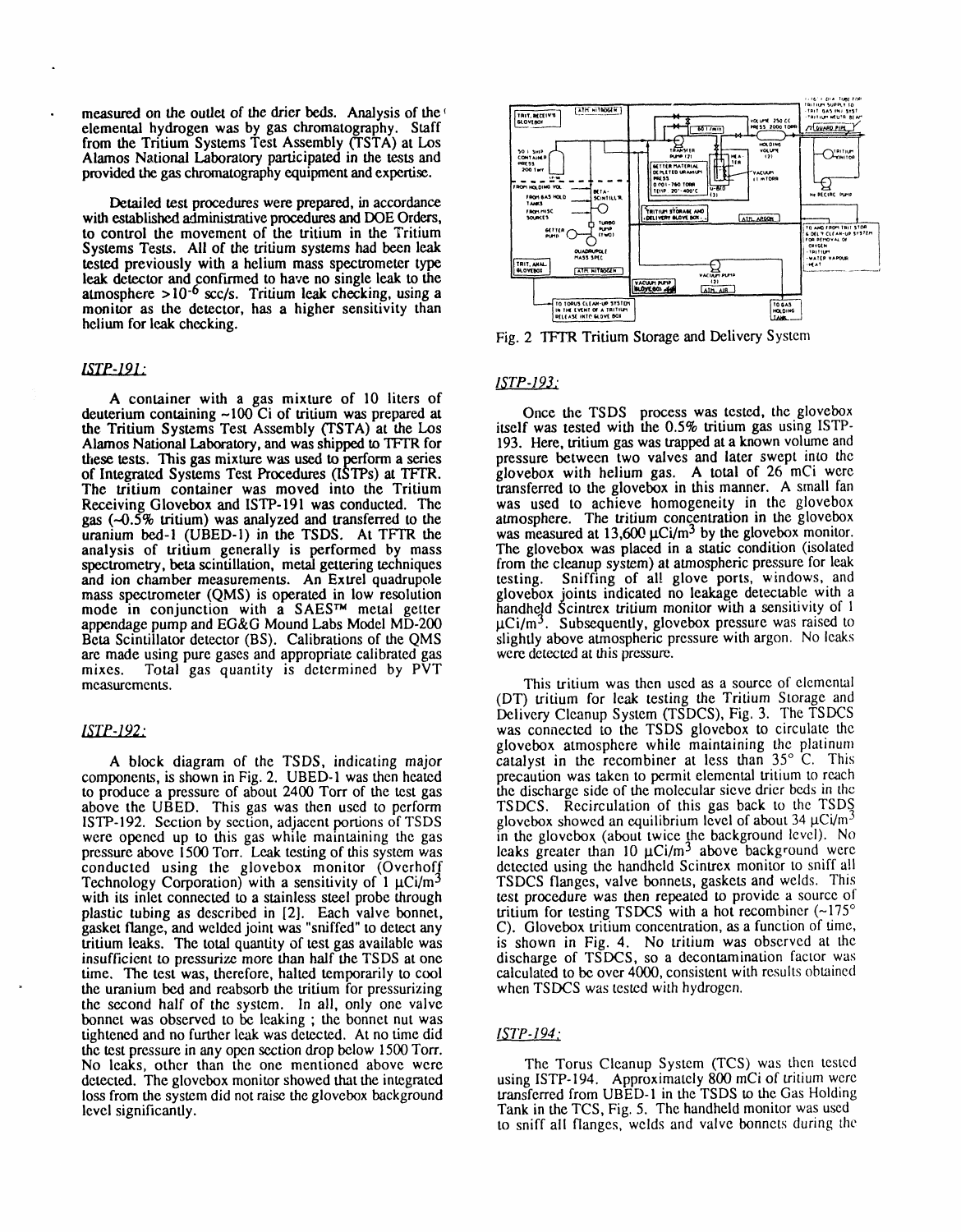transfer operation, and during GHT sampling and analysis ( operations. No leaks were detected. Approximately 200 mCi were then introduced into the TCS and recirculated while maintaining the recombiner catalyst cold. Once elemental tritium levels at the TCS discharge point exceeded dischargeable levels, the addition of tritium was



Fig. 3 Tritium Storage and Delivery Cleanup System

stopped and leak checking of the TCS was initiated, while maintaining the recirculating flow through the TCS. Again, no leaks were detected. Finally, upon completion of the leak checking, the TCS recombiner temperature was raised and the recirculating tritium was cleaned up. The three phases of this test are clearly shown in Fig. 6: initial buildup due to introduction of tritium; slow decay due to equilibration and plating out within TCS; and finally, very rapid cleanup once the recombiner temperature approached 175°C. Subsequent cleanup of approximately 580 mCi at a recombiner temperature of about 500°C showed no tritium in the TCS outlet, consistent with the results obtained during testing with a nominal 1% hydrogen in nitrogen mixture. This implies a decontamination factor well over 1000.

### **TRITIUM INVENTORY**

As a final test, all of the tritium on the uranium beds in the TSDS was desorbed and sent to the Gas Holding Tank (GHT) in the TCS. A total of about 117 Ci were<br>transferred at this time. The measurement of tritium in the<br>GHT (about 7.6 m<sup>3</sup>) was by a Femto-tech<sup>TM</sup> model 2524PP/U24 tritium monitor in a sample recirculating loop. This monitor had been calibrated, by Los Alamos National Laboratory, at concentrations from 1 to 20  $Ci/m^3$ . The measured concentration in the GHT during this test was about 13.5  $Ci/m<sup>3</sup>$ . This gas in the GHT was processed through the TCS, collecting the tritiated water on the fixed molecular sieve beds in the TCS. No leaks were detected while processing this higher concentration gas. No tritium was detected at the outlet of the molecular sieve beds. Thus both the leak tightness and the functionality of the TCS were demonstrated during this test.

When the 117 Ci of tritium were transferred from the TSDS to the Gas Holding Tank in the TCS a problem was encountered. Intially, the tritium monitor on the GHT measured much less than 117 Ci. Several activities were initiated to determine the cause for this discrepancy. First, the tritium monitor on the GHT was suspect. A spare, identical monitor was available. This monitor was sent to LANL for calibration with tritium gas in the range 1-20 Ci/m<sup>3.</sup> Second, all of the vacuum piping between the uranium beds and the GHT was purged with nitrogen to the GHT. Also, the decision was made to sample and analyze oil in the vacuum pump used to pump the test gas into the GHT. During the maintenance operation to sample the pump oil some 11 Ci of tritium were released to the plant stack, and a small amount  $( $1 \text{ Ci}$ )$  was released into the tritium vault. The tritium in the vault actuated the alarm



Fig. 4 TSDGB Cleanup, initial tritium load was 26 mCi.



Fig. 5 Torus Cleanup System



Fig. 6 Tritium concentration at outlet of TCS during **ISTP-194**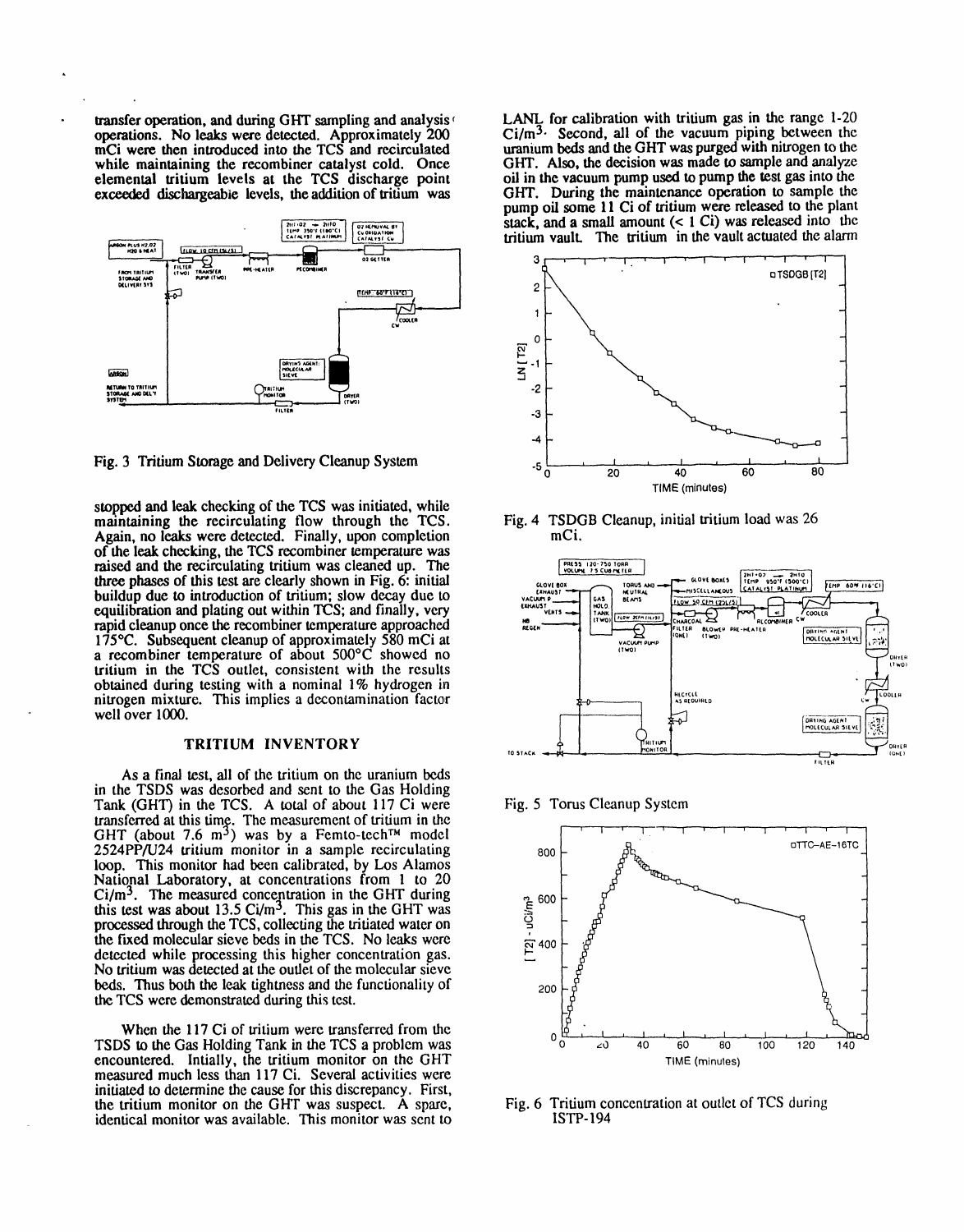**cleaned** the **vault** atmosphere, **removing** the tritium by oxidation to form tritiated water and collecting the tritiated water on molecular sieve. This was an unplanned test of These tests were conducted with slightly over 100 Ci the TVCS, but in fact demonstrated that the system works of tritium. At the end of the test, we were able to the TVCS, but in fact demonstrated that the system works as designed.

monitor at Los Alamos, this monitor was installed on the these tests the operating staff at TFTR have gained GHT and used to analyze the contents. Measurements valuable "hands-on" tritium experience. With this series of taken with the calibrated monitor proved that all of the tests successfully completed, the tritium staff at TFT taken with the **c**alibrat**e**d monitor proved that all of the tests successfully completed, the tritium **s**taff at TFTR is **tritium** was indeed in the GHT and that the original now ready to proceed with expanding the tritium boundary monitor installed on the GHT had not been functioning up to and into the tokamak and into the vacuum systems. p**rop**e**r**l**y.**

At the **conc**l**usion of t**hese tests,**a** s**u**mmar**y** o*f* the **ACKN**O**WLEDGMENTS** triti**u**m **inv**e**n**tory data**wa**s **g**e**n**erated**. Ta**b**l**e **1 su**mmarize**s** the inventory data. These data show that all of *'he* tritium Many TFTR engineers, scientists, technicians and introduced into the TSDS from the original shipping Tritium Operators helped in the planning and execution of introduced into the **TSDS** from the original shipping container has been identified and measured at the end of the experiment. The **-6** Ci identified as Process Holdup has contribution, we would not have been able to conduct this not been measured, but is inferred by difference. The DOE work. We are also appreciative of the help of Dr. not been measured, but is inferred by difference. The *DOE* work. We are also appreciative of the help of Dr. Scott level of accountability for tritium is to the nearest 0.01 g Willms, LANL, in conducting the hydrogren tes level of accountability for tritium is to the nearest 0.01 g (100 Ci). These data show that the measurements at TFTR are at a much higher sensitivity than required by DOE for inventory control.

### Table I INVENTOR**Y** SUMM**A**R**Y Tritium Systems Test REFERENCES**

|                                                              | <b>CURIES</b> |
|--------------------------------------------------------------|---------------|
| Recieved from LANL                                           | 125.8         |
| Transferred to Tritium System<br>Residual Gas Left in        | 121.6         |
| <b>Shipping Container</b>                                    | 4.2           |
| Current Location of Tritium<br>Used In Tritium Systems Test: |               |
|                                                              | <b>CURIES</b> |
| Torus Cleanup System                                         | 82.3          |
| Gas Holding Tank A                                           | 20.6          |
| Gas Holding Tank B                                           | 0.6           |
| Residual on U-Bed 1                                          | 0.4           |
| <b>Stack Release</b>                                         | 11.0          |
| Process Holdup (not measured)                                | 6.7           |
| <b>Total Ending Tritium</b>                                  | 121.6 Curies  |

# **CO**N**C**L**U**SI**ON**S

The **Tritium Systems T**e**sts on t**he T**F**TR **tritium syste**m**s** h**ave** b**e***e***n co**m**ple**t**ed succ**e**ss**f**ully. No ma**j**or l**e**aks** or equipment failures were **d**etected in the primary tritium systems. One relatively small leak was corrected by tightening a valve bonnet nut. During a maintenance tightening a valve bonnet nut. During a maintenance operation, a small (11 Ci) tritium release occurred. This resulted in activation of the **T**ritium Vault Cleanup

**o**n the area (roo**m)** m**o**nitor an**d** this ac**ti**vated the **T**ri**ti**um, S**y**stem**. T**es**ti**ng the **T**VCS had n**o**t been an objec**ti**ve **o**f these tests, however, this event demonstrated that the TVCS does operate and function as designed.

account for all of the *tritium*, thus demonstrating measurement capability well in excess of that required by Upon completion of the calibration of the second current *DOE* requirements for inventory control. Through

**c**ontainering at the end of the end of the end of the end of the conduct this contribution, we would not have been able to conduct this cleanup systems and Mr Dick Olsher and his staff at LANL for calibrating our Femto-tech monitor.

This work was supported by US DOE Contract #DE-AC02-76-CHO-3073.

[1] R. A. P. Sissingh and R. L. Rossmassler, "Tritium facility at TFTR", *Fus. Eng. and Design*, Vol. 12, pp. 383-391, 1990.

Recieved from LA*N*L 125.8 [2] J. L. Anderson, D. O. Coffin, R. A. **J**albert, J. E. **Transferred to Tritium System 121.6 Nasise, and R. H. Sherman, "Some tips on tritium** Residual Gas Left in technology", *Fusion Technol*. , Vol. 8, #2, pp. 2413- 2419, 1985.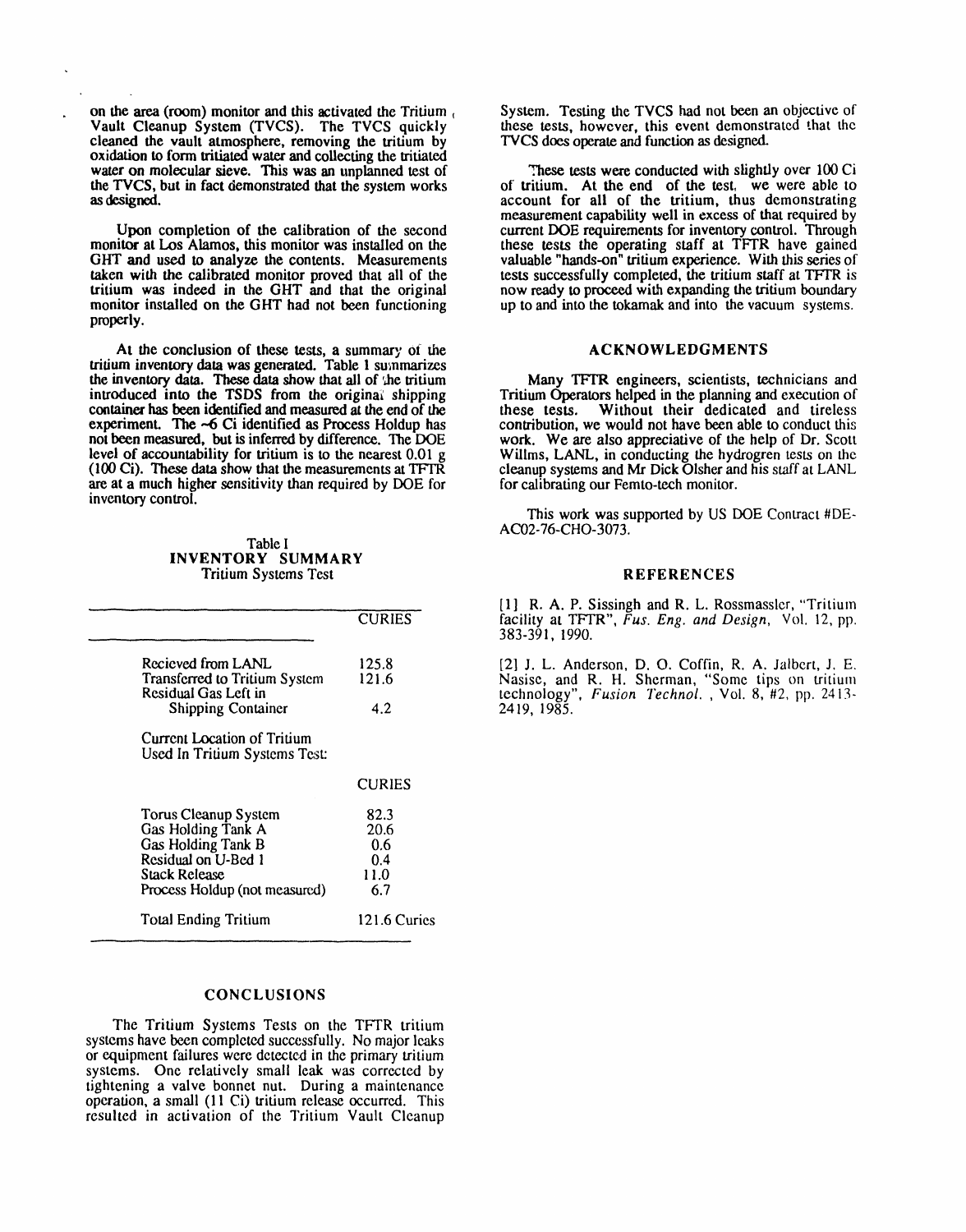# **IEEE COPYRIGHT FORM**

This form is intended for original, previously unpublished manuscripts submitted to IEEE periodicals and conference publications. The signed form, appropriately completed, MUST ACCOMPANY any such paper in order to be published by IEEE. Please read all notes overleaf and keep a copy of both sides for your files.

|                                                                          | ACCOMPANY MSS. OR BE<br>SENT TO SAME ADDRESS                                            |
|--------------------------------------------------------------------------|-----------------------------------------------------------------------------------------|
| TITLE OF PAPER (hereinafter, "The Work"): Initial Testing of the Tritium |                                                                                         |
|                                                                          | Systems at the Tokamak Fusion Test                                                      |
|                                                                          | Reactor                                                                                 |
|                                                                          | AUTHOR(S) J.L. Anderson, R.A.P. Sissingh, C.A. Gentile, R.L. Rossmassler, R.T. Walters, |
| and D.R. Voorhees                                                        |                                                                                         |
| PUBLICATION TITLE/DATE:                                                  | IEEE Meeting, Hyannis, Massachusetts, Oct. 11-15, 1993                                  |

## PART A - COPYRIGHT TRANSFER FORM

(Note: Company or other forms MAY NOT BE SUBSTITUTED for this form. WORDING MAY NOT BE CHANGED. U.S. Government employees whose work is not subject to U.S. copyright may so certify by signing Part B below. Authors of works subject to Crown Copyright may sign Part C overleaf.)

The undersigned hereby transfer any and all rights in and to The Work including without limitation all copyright rights in the above Work to The Institute of Electrical and Electronics Engineers, Inc., known as the IEEE. T The Work is original and that he/she is the author of The Work or otherwise has the power and authority to make and execute this assignment.

Returned and Retained Rights: In return for these rights, the IEEE recognizes the retained rights noted in items 1 and 5 below and grants to the above authors and employers for whom the work was performed royalty-free permission to reuse their material as noted in items 2, 3, and 4.

1. Employers (or authors) retain all proprietary rights in any process, procedure, or article of manufacture described in The Work.

2. Authors may reuse all or portions of the above Work in other works. (See "Author/Employer Rights" overleaf.)

3. Authors/employers may reproduce or authorize others to reproduce the above Work (or derivative works) for the author's personal use or for internal company use provided that the source and the IEEE copyright notice are indicated, that the copies are not used in any way that implies IEEE endorsement of a product or service of an employer, and that the copies per se are not offered for sale. (See "Author/Employer Rights" overleaf .)

4. Authors/employers may make limited distribution of all or portions of the above Work prior to publication if they inform the IEEE of the nature and extent of such limited distribution prior thereto.

5. In the case of work performed under a U.S. Government contract or grant, IEEE recognizes that the U.S. Government has royalty-free permission to reproduce all or portions of the above Work, and to authorize others to do so, for official U.S. Government purposes only, if the contract/grant so requires. (Appropriate documentation may be attached, but IEEE's Copyright Transfer form MUST BE SIGNED.<br>See "U.S. Government Employees/U.S. Government Contract Work" overleaf.)

# Please see overleaf for notes on "IEEE Obligations" as copyright holder.

In the event the above paper is not accepted and published by the IEEE or is withdrawn by the author(s) before acceptance by the IEEE, this agreement becomes null and void.

|  |  | AUTHORIZED SKINATURE (600 over: Author/Employer Rights) |  |
|--|--|---------------------------------------------------------|--|
|  |  |                                                         |  |

 $\mathbf{r}$ .

 $\sqrt{ }$ 

Head, Office of Personnel & Administration<br>TITLE OF SIGNEE

SIGNED FORM SHOULD

Princeton Plasma Physics Laboratory<br>EMPLOYER FOR WHOM WORK WAS PERFORMED

PART B - U.S. GOVERNMENT EMPLOYEE CERTIFICATION

(Note: if your work was performed under Government contract but you are not a Government employee, sign transfer form above and see item 5 under Returned and Retained Rights.)

This will certify that all authors of the above Work are employees of the U.S. Government and performed this work as part of their official duties and that the Work is therefore not subject to U.S. copyright protection.

| John / 9 3                                                 | TFTR Tritium Systems Division Head |
|------------------------------------------------------------|------------------------------------|
|                                                            | TITLE OF SIGNEE                    |
| <i>Arinceton Plasma Physics Laboratory</i> , Princeton, NJ | 10/11/93                           |
| NAME OF GOVERNMENT ORGANIZATION                            | DATE FORM SIGNED                   |

**DATE FORM SIGNED**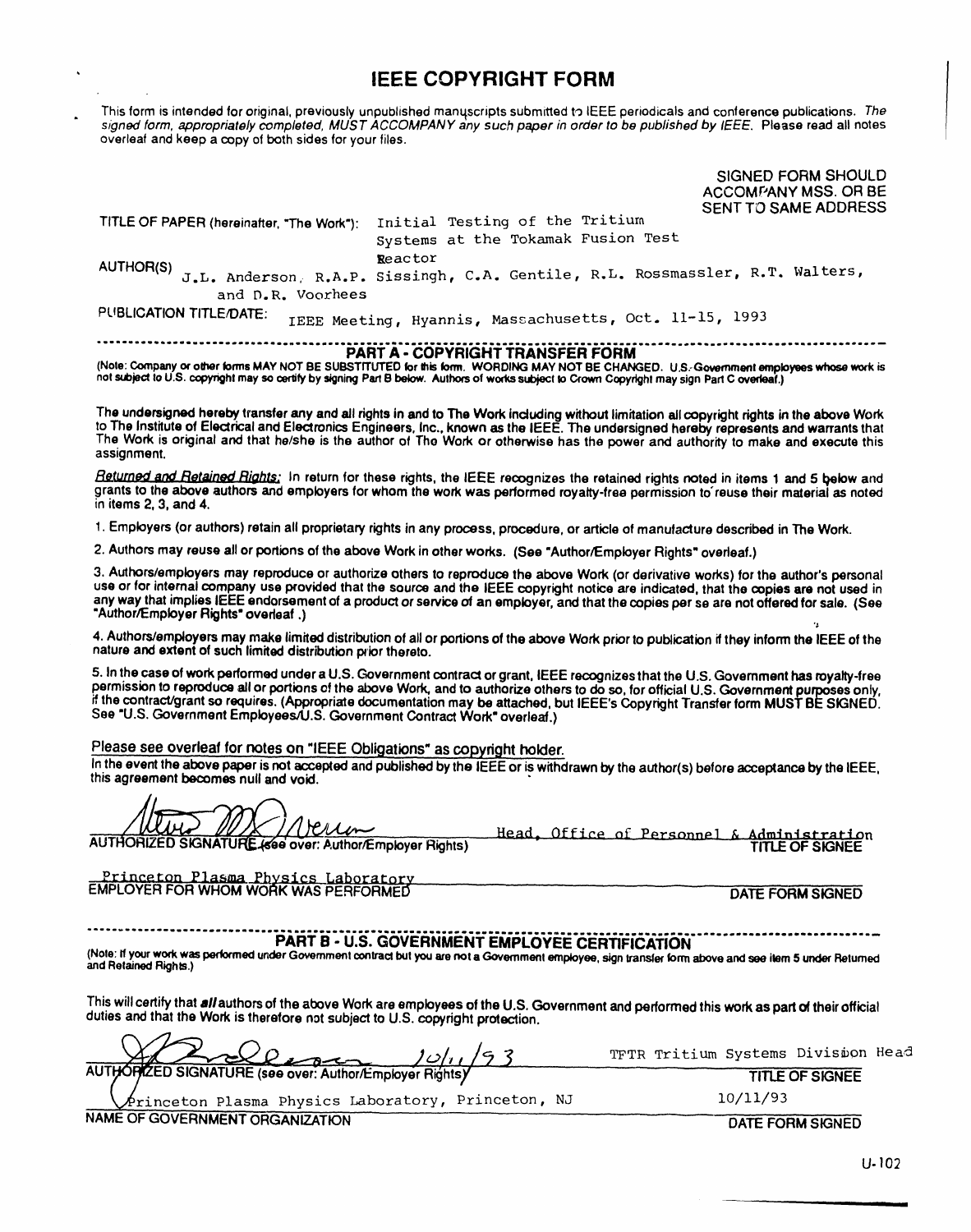### PART C - CROWN COPYRIGHT

(Note: IEEE recognizes and will honor Crown Copyright as it does U.S. Copyright. It is understood that, in asserting Crown Copyright, IEEE in no way diminishes its rights as publisher. Sign only if ALL authors are subject to Crown Copyright.)

This will certify that all authors of the above Work are subject to Crown Copyright. (Appropriate documentation and instructions regarding form of Crown Copyright notice may be attached.)

| AUTHORIZED SIGNATURE (see below: Author/Employer Rights) | <b>TITLE OF SIGNEE</b> |
|----------------------------------------------------------|------------------------|
|                                                          |                        |

### **NAME OF GOVERNMENT BRANCH**

------------------------------

### **DATE FORM SIGNED**

 $\sim 10^{-1}$ 

### Notes and Information for Authors and Their Employers

### **IEEE POLICY**

In connection with its publishing activities, it is the formal policy of the IEEE to own the copyrights to all copyrightable material in its technical publications, and to the individual contributions contained therein, in order to protect the interests of the IEEE, its authors and their employers, and, at the same time, to facilitate the appropriate re-use of this material by others. The IEEE distributes its technical publications throughout the world and does so by various means such as hard copy, microfiche, microfilm and electronic media. It also abstracts and may translate its publications, and articles contained therein, for inclusion in various compendiums and similar publications, etc. When an article is submitted for publication to the IEEE, the IEEE understands that its acceptance of the article implies that IEEE has the rights to do all of the things it normally does with such an article.

The following formal IEEE policy applies to all material submitted to IEEE:

# IEEE Policy 6.17 - CLEARANCE OF PAPERS

The IEEE must of necessity assume that material presented at its meetings or submitted to its publications is properly available for general dissemination to the audiences these activities are organized to serve. It is the responsibility of the authors, not the IEEE, to determine whether disclosure of their material requires the prior consent of other parties and, if so, to obtain it.

Furthermore, IEEE must assume that, if an author uses within his/her article previously published and/or copyrighted material that permission has been obtained for such use and that any required credit lines, copyright notices, etc. are duly noted.

### **IEEE OBLIGATIONS**

In exercising its rights under copyright, the IEEE will make all reasonable efforts to act in the interests of the authors and employers as well as in its own interest. In handling third party reprint/republication requests for an IEEE work, IEEE requires that:

1. The consent of the first-named author be sought as a condition in granting republication (of a full paper) to others.

2. The consent of the employer be obtained as a condition in granting permission to others to re-use all or portions of a paper for promotion or marketing purposes.

### **AUTHOR/EMPLOYER RIGHTS**

If you are employed and you prepared your paper as a part of your job, the rights to your paper initially rest with your employer. In that case, when you sign the copyright transfer form, we assume you are authorized to do so by your employer and that your employer has consented to all the terms and conditions of this form. If not, it should be signed by someone so authorized. (See also Policy 6.17 above.)

SPECIAL NOTE TO EMPLOYERS: Just as the IEEE requires a signed copyright transfer form (for copyrightable material) in order to do "business as usual," it is the intent of the transfer portion of the form to return rights to the author and employer so that they, too, may do "business as usual." (See note at bottom of page re. further details.)

Please note that, although authors are permitted to reuse all or portions of their IEEE-copyrighted material in other works, this does not include granting third party requests for reprinting, republishing or other types of re-use. All third party requests must be handled by the IEEE Copyrights and Trademarks Office. (See note at bottom of page.)

# **JOINT AUTHORSHIP**

For jointly authored papers, have all the joint authors sign, or at least have one of the authors sign as an authorized agent for the others. In the case of multiple authorship where one or more authors are Government employees but at least one author is not, that non-Government author should sign Part A of this Copyright Transfer Form.

### U.S. GOVERNMENT EMPLOYEES/U.S. GOVERNMENT CONTRACT WORK

Authors who are U.S. Government employees are not required to sign the Copyright Transfer Form, but any coauthors outside the Government are required to sign. (See JOINT AUTHORSHIP above.)

Authors whose work was performed under a U.S. Government contract or grant, but who are not Government employees are required to sign Part A of this Copyright Transfer Form.

# PLEASE DIRECT ALL QUESTIONS ABOUT IEEE COPYRIGHT POLICY OR THIS FORM TO:

Manager, Copyrights and Trademarks, IEEE Service Center, 445 Hoes Lane, P.O. Box 1331, Piscataway, NJ 08855-1331. Telephone:  $(201) 562 - 3966$